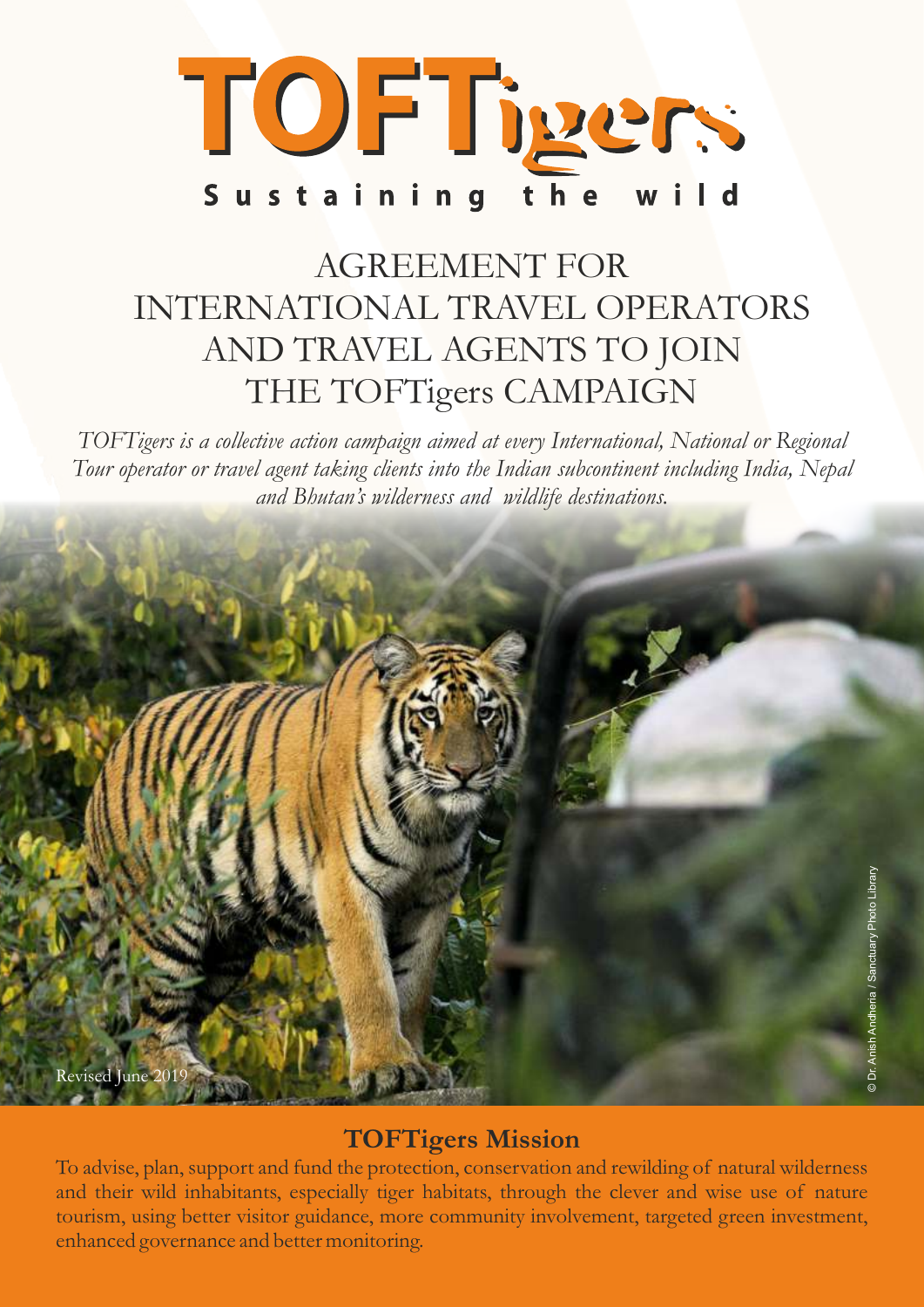## The campaign's aims are four fold:

T<br>b<br>a<br>re To help plan, advocate and support better tourism practices in wilderness areas with Governments and their related departments, offering specific best practice examples and guidelines as well as International standard monitoring tools.

**2**<br>**1**<br>**2**<br>**2**<br>**2**<br>**2**<br>**2** A collective action campaign within the travel trade that combines the actions and commitments of both International and domestic tour operators, destination management companies, agents, service, media and accommodation providers and all visitors to a verifiable purchasing supply chain.

**3**<br>**3**<br>**3**<br>**3**<br>**3**<br>**3** To catalyse and empower local communities to become involved in wildlife protection and tourism projects and initiate low impact and sustainable development which helps conserve the parks and benefits the communities through employment, education, awareness and enterprise opportunities.

To catalyse initiatives and investment through the lodge community that enhance wildlife conservation and community support, protection and rewilding. **4**<br>  $\frac{1}{2}$ <br>  $\frac{1}{2}$ <br>  $\frac{1}{2}$ <br>  $\frac{1}{2}$ <br>  $\frac{1}{2}$ <br>  $\frac{1}{2}$ <br>  $\frac{1}{2}$ <br>  $\frac{1}{2}$ <br>  $\frac{1}{2}$ <br>  $\frac{1}{2}$ <br>  $\frac{1}{2}$ <br>  $\frac{1}{2}$ 

These objectives are best achieved by collective action and the partnership of all those in the provision of tourism in wildlife areas of India.

## The Benefits

#### **Each Travel Operator joining TOFTigers:**

**1. Can state their support** for the TOFTigers campaign in brochures, literature and websites incorporating a TOFTigers 'logo' and mission

statement where required.

**2. Will be linked** to the TOFTigers website as a Tour Operator partner with your own promotional webpage and links.

**3. Will be acknowledged** as a member of the TOFTigers campaign in literature and PR that is undertaken to promote wildlife and Tiger tourism and more sustainable tourism and conservation efforts in India.

**4. Will be informed** of projects, initiatives, training and activities that are carried out by TOFTigers by regular e-newsletters and news flashes.

**5. Will be given** examples of extra activities, projects and interesting conservation initiatives that are possible to include on clients' itineraries or mentioned as part of a tour dossier.

**6. Will be provided** with a Great Wildlife Travel Guidebook and a list of TOFTigers members and accommodation providers by PUG and Footprint certification rankings in 29 of India's most visited parks and travel destinations, which ranks lodges according to the business and ecological footprint of their operations.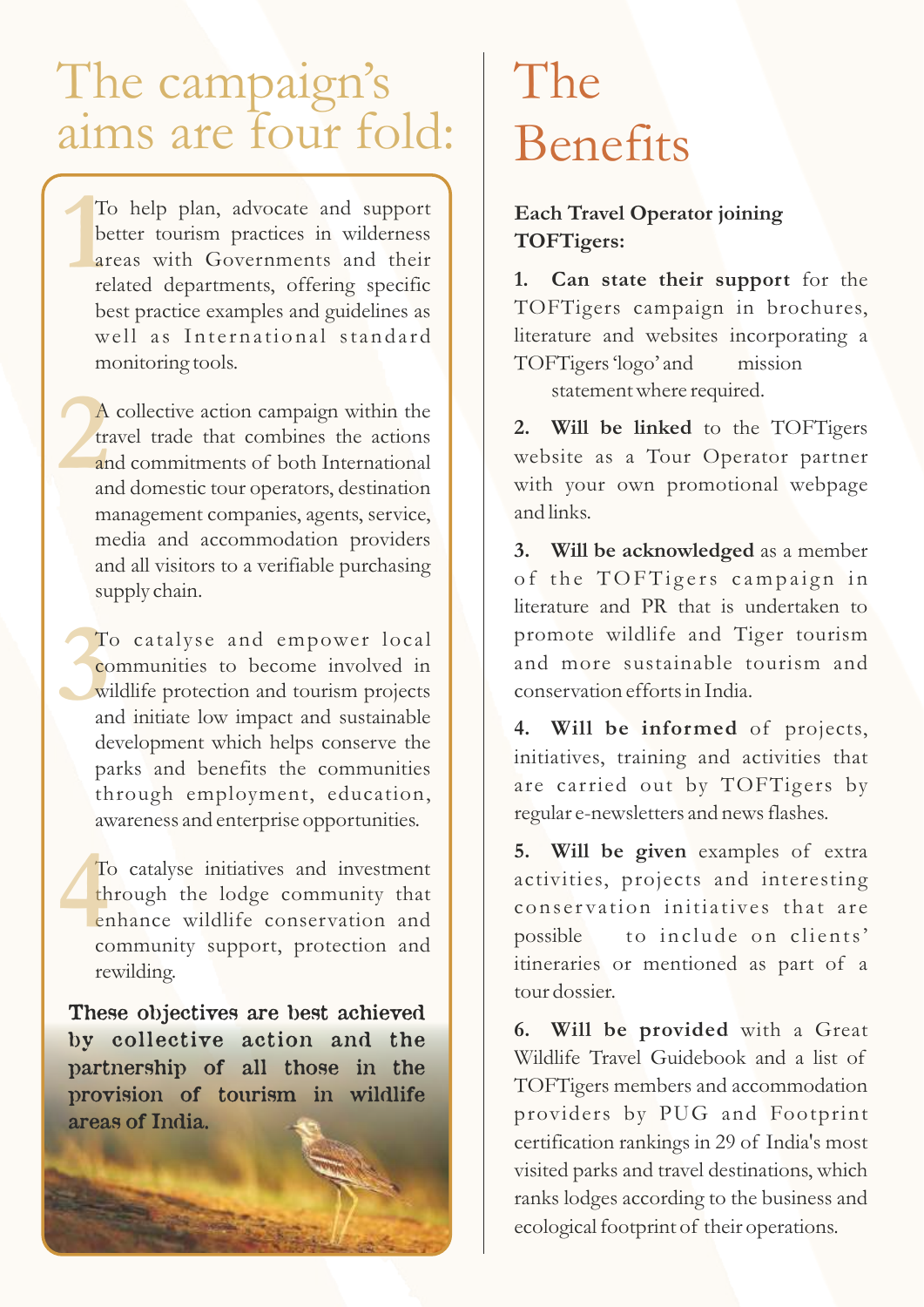# The Agreement

#### YOUR COMMITMENT TO BEST PRACTICE IN MARKETING SOUTH ASIA'S WILDLIFE, SAFARI & WILDERNESS TOURISM

*C*ompany Name……………………………………………..……………………….…….……agrees, as

part of joining TOFTigers, to:<br> **Support, publicise and a**<br> **certification is a basis of<br>
Download PUG 'We use' Support, publicise and advocate your commitment to using the PUG Eco-rating certification is a basis on which you choose your accommodation provision.**  Download **PUG 'We use'** Logos from here: http://toftigers.org/resources/

Support us by encouraging others to adhere too including:

- a) Your DMC, ground agents and service providers in South Asia to join the campaign and use the PUG / Footprint certification as part of their purchasing decision making. You could encourage them to take up *Travelife certification*', which TOFTigers oversees in India.
- $\Box$  I agree b) Your lodging accommodation to be PUG / Footprint certified as "Ecofriendly" and to join the campaign and use their influence and practices to support destination sustainability. Download from here: http://toftigers.org/resources/ □ Don't agree

#### **Include details of TOFTigers campaign to**

Your pre-departure literature or travellers itinerary  $\Box$  I agree □ Don't agree

#### **Purchase the Good Wildlife Travel Guide to India and Nepal**

https://www.amazon.co.uk/Wildlife-Travel-Guide-India-Nepal/dp/152721284X

 $\Box$  I agree □ Don't agree



NATURE FRIENDLY PLACES TO STAY

INT ECO

**WE USE** 

**2.**<br>**2.**<br>**2.**<br>**2.**<br>**2.**<br>**2.**<br>**2.** Inform your tour leaders, guides and visitors of the ability to record infringements and both good and bad practice through the TOFTigers comments email admin@toftindia.org, for appropriate recording and action by the TOFTigers team.

 $\Box$  I agree  $\Box$  Don't agree

**Pay a yearly membership contribution** invoiced in May or on joining (See overleaf for details). **3.** Bontagree<br>**1.** I agree Don't agree

**Add a suggested minimum of £25 (or US\$35/EU30 or equivalent) per client who visits a park or wilderness destination as part of their itinerary -** to a fund managed by TOFTigers charity. This can be collected in the best way possible for your organisation (e.g added to tour price, added to clients invoice, collected by leaders or guides in host country, or part of your CSR funds etc). At the end of the main tourism season in May you will be asked to submit these funds - collected on an honesty basis - to the appropriate account. Add or with This client

 $\Box$  I agree to add this client contribution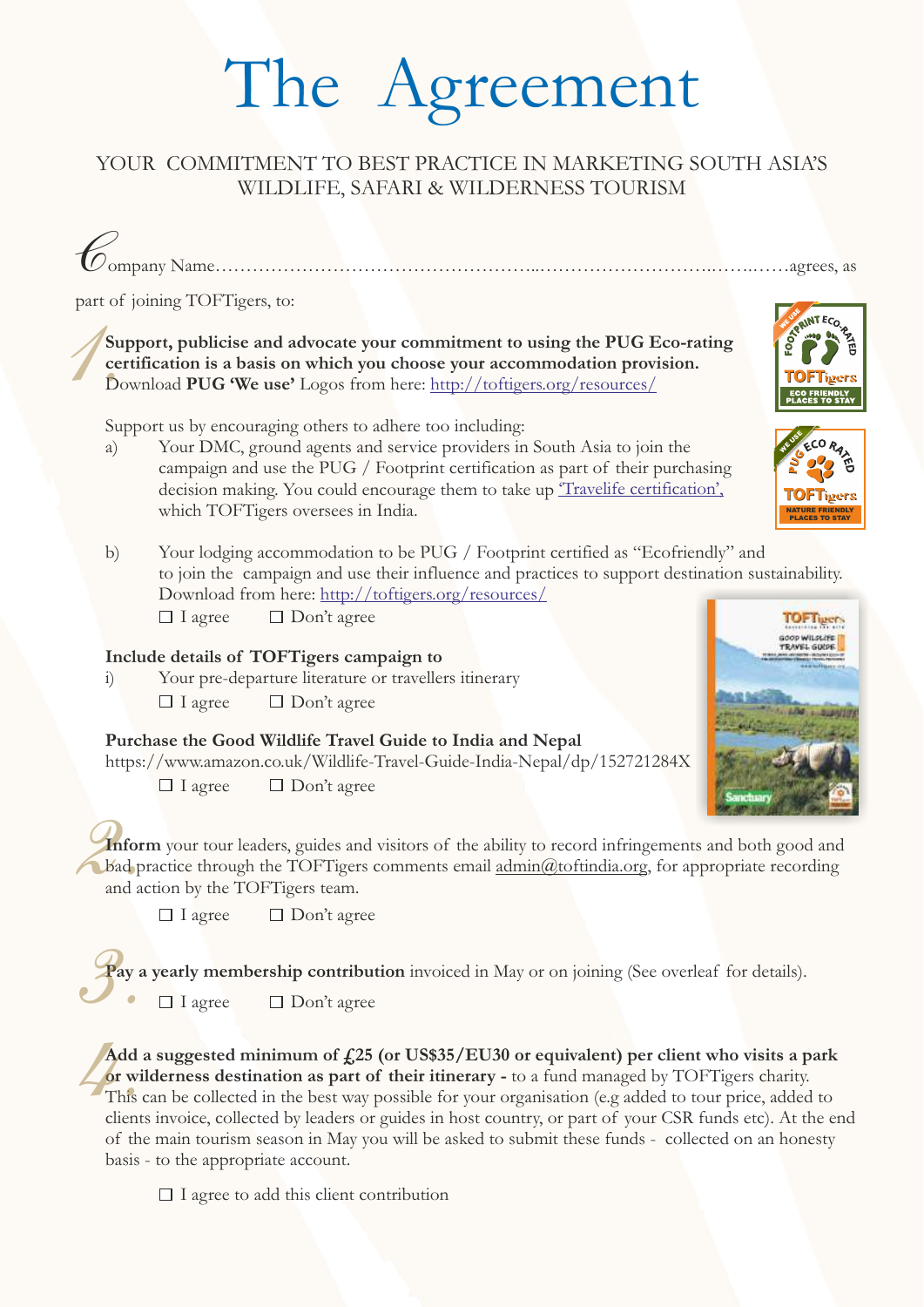#### **PLEASE COMPLETE IN BLOCK CAPITALS**

**(This application will remain CONFIDENTIAL)**

| Approximately how many clients do you send to India's and Nepal's tiger reserves per year?                                                                              |                          |             |  |  |
|-------------------------------------------------------------------------------------------------------------------------------------------------------------------------|--------------------------|-------------|--|--|
| $Do$ you run                                                                                                                                                            | $\Box$ Groups $\Box$ FIT | $\Box$ Both |  |  |
|                                                                                                                                                                         |                          |             |  |  |
|                                                                                                                                                                         |                          |             |  |  |
|                                                                                                                                                                         |                          |             |  |  |
|                                                                                                                                                                         |                          |             |  |  |
| Please give us their full contact details and your main contact there.<br>(These details are kept confidential but allow us to also contact them about your membership) |                          |             |  |  |
|                                                                                                                                                                         |                          |             |  |  |
|                                                                                                                                                                         |                          |             |  |  |
| When can you start to effect the guidelines and membership obligations above?                                                                                           |                          |             |  |  |
|                                                                                                                                                                         |                          |             |  |  |
|                                                                                                                                                                         |                          |             |  |  |
|                                                                                                                                                                         |                          |             |  |  |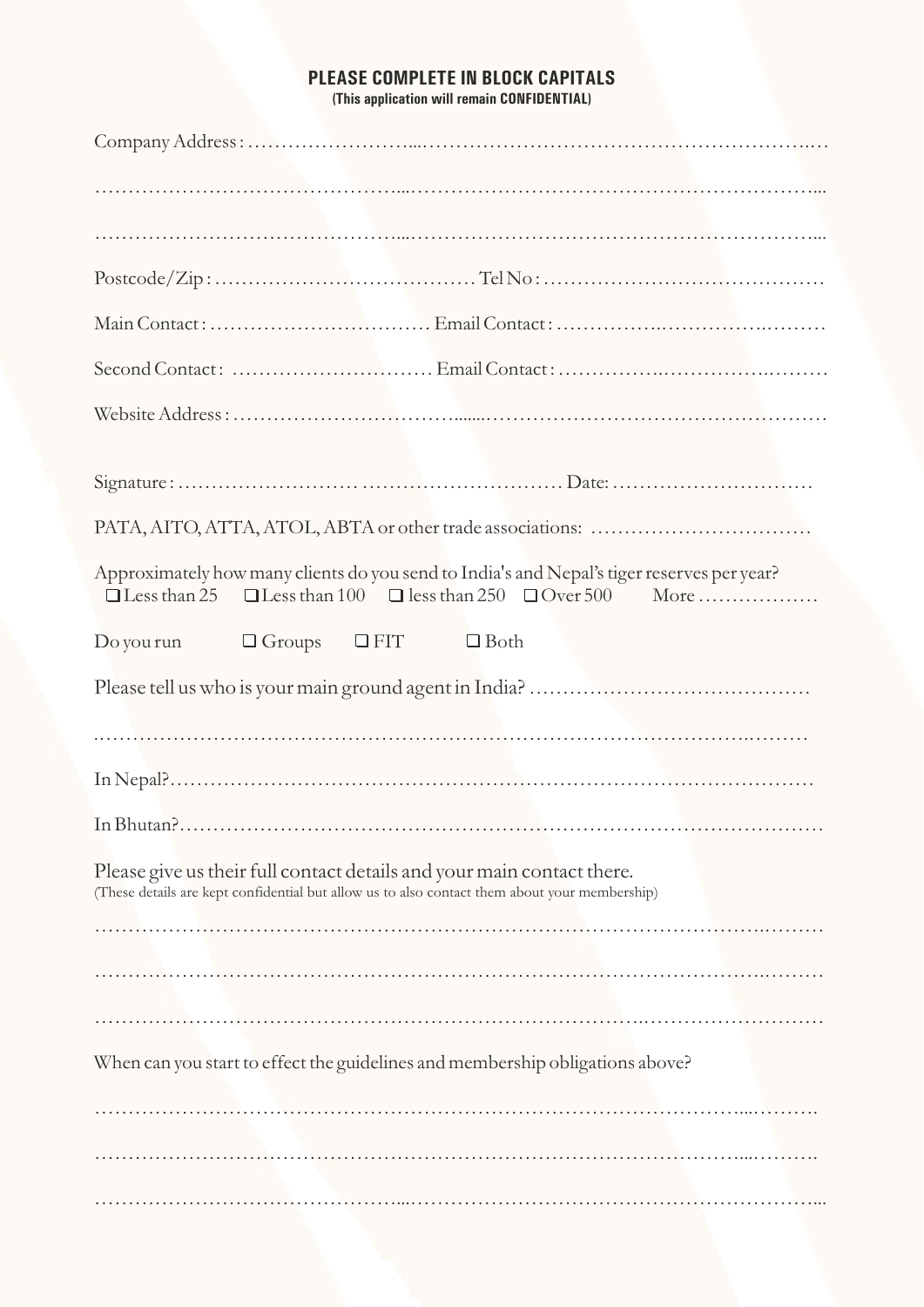#### **How do you see your organisation applying the purchasing PUG commitments and how will you help the campaign?**

How do you see your organisation collecting the funds?

Would you be keen to be more actively involved in the campaign as part of your commitment to TOFTigers. How would you like to do this?

TOFTigers details/updates/News will be sent to the main contact's email ID but if you want it to be sent to others in your organisation please list in priority order here by giving us their email ID.

Email ID 1) …………………………………………………………………………………

Email ID 2) …………………………………………………………………………………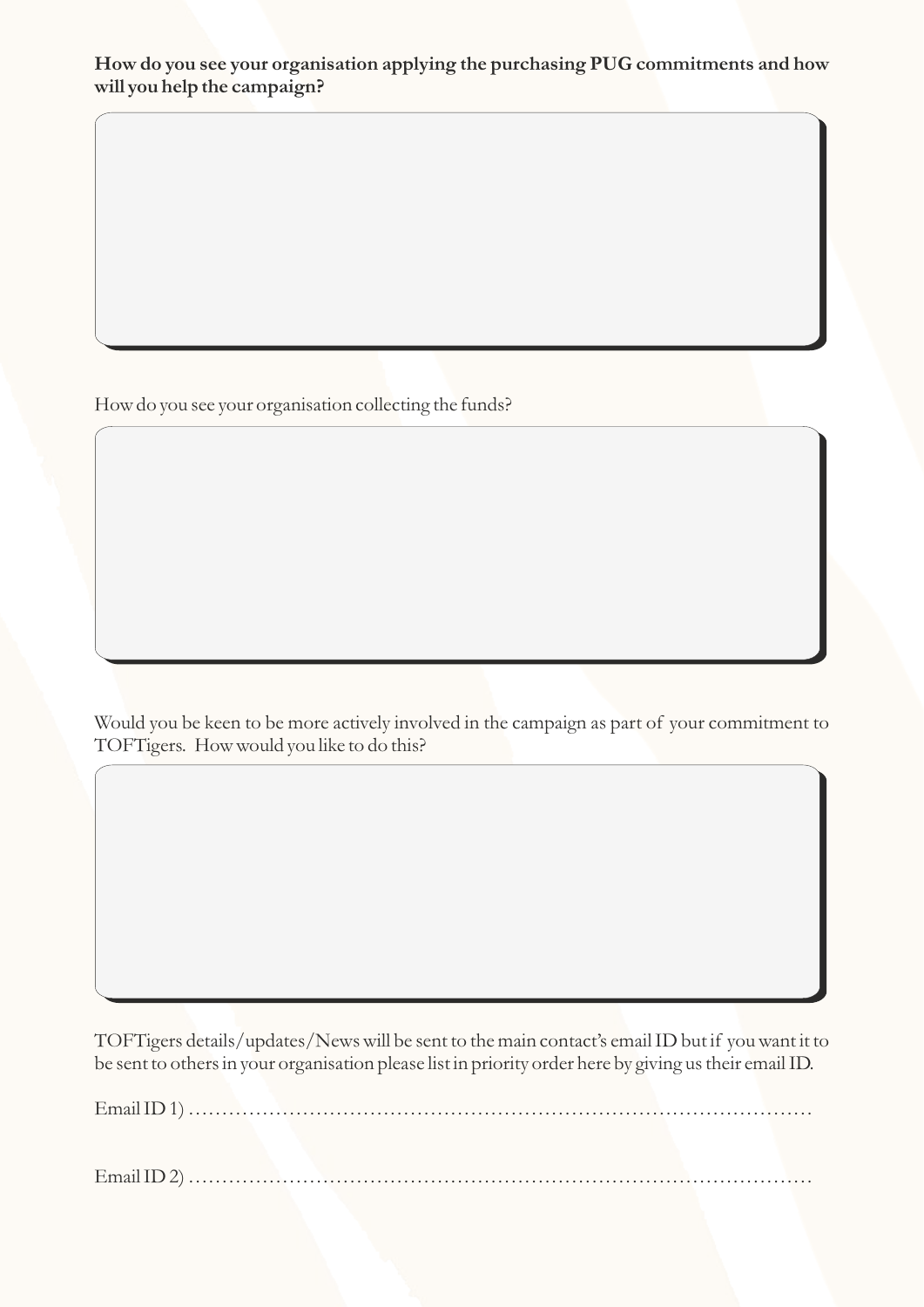#### **Annual TOFTigers Membership Contribution**

TOFTigers invoices a yearly membership contribution in May each year (or pro rata on joining).

- $\Box$  For Tour Operators who take less than 25 clients per year to India's parks £250 or EU280 or US\$300 or INR23,000
- $\Box$  For Tour Operators who take up to 100 clients per year to India's parks £450 or EU540 or US\$600 or INR45,000
- $\Box$  For Tour Operators who take up to 250 clients per year to India's parks £850 or EU1025 or US\$1200 or INR90,000
- $\Box$  For Tour Operators who take up to 500 clients per year to India's parks £1200 or EU1450 or US\$1600 or INR120,000
- $\Box$  For Tour Operators who take over 500 clients per year to India's parks £1800 or EU2150 or US\$2450 or INR184,000

#### **Membership Payment:**

Send the scanned copy via email and make online payment in the below account

#### **Online banking:**

Account Name - Candid India Account Number - 0612002100111573 SWIFT Code - PUNBINBBDCG IFSC Code - PUNB0061200 Bank Name - Punjab National Bank Bank Address - Safdarjung Enclave New Delhi-110029, India

#### **A note re membership payment.**

Present Indian Foreign Exchange regulations do not allow non governmental organisations like TOFT India the ability to be funded from outside of India. This Candid India account is run on behalf of TOFT India through a separately named account and controlled by the Director of TOFTigers India.

**India Office Shiela Chopra** A1/76, 1st Floor, Safdarjung Enclave, New Delhi-110029 T: +91 41006608 E: admin@toftindia.org

**Europe Representative Mili Sham** Urenfleet 6e, 21129 Hamburg, Germany  $T: +49(0)4085105378$ E: mili.sham@toftigers.org

**North America representative Kiki Paris**   $T: + 1720 - 328 - 8595$  (o) M: + 1 917-573-8788 E: kiki@wanderlustportfolio.com

#### **Please note:**

The TOFTigers campaign is open to all travel operators and agents who wish to participate. Its strength is in its collective partnership and combined action for a common goal – better experiences for your clients – and a better way to help preserve South Asia's wilderness and wildlife.

*Membership of TOFTigers in not provide an endorsement of 'good practice' of any participating tour or travel company's itineraries or activities, because no independent certification has been taken at this stage.*